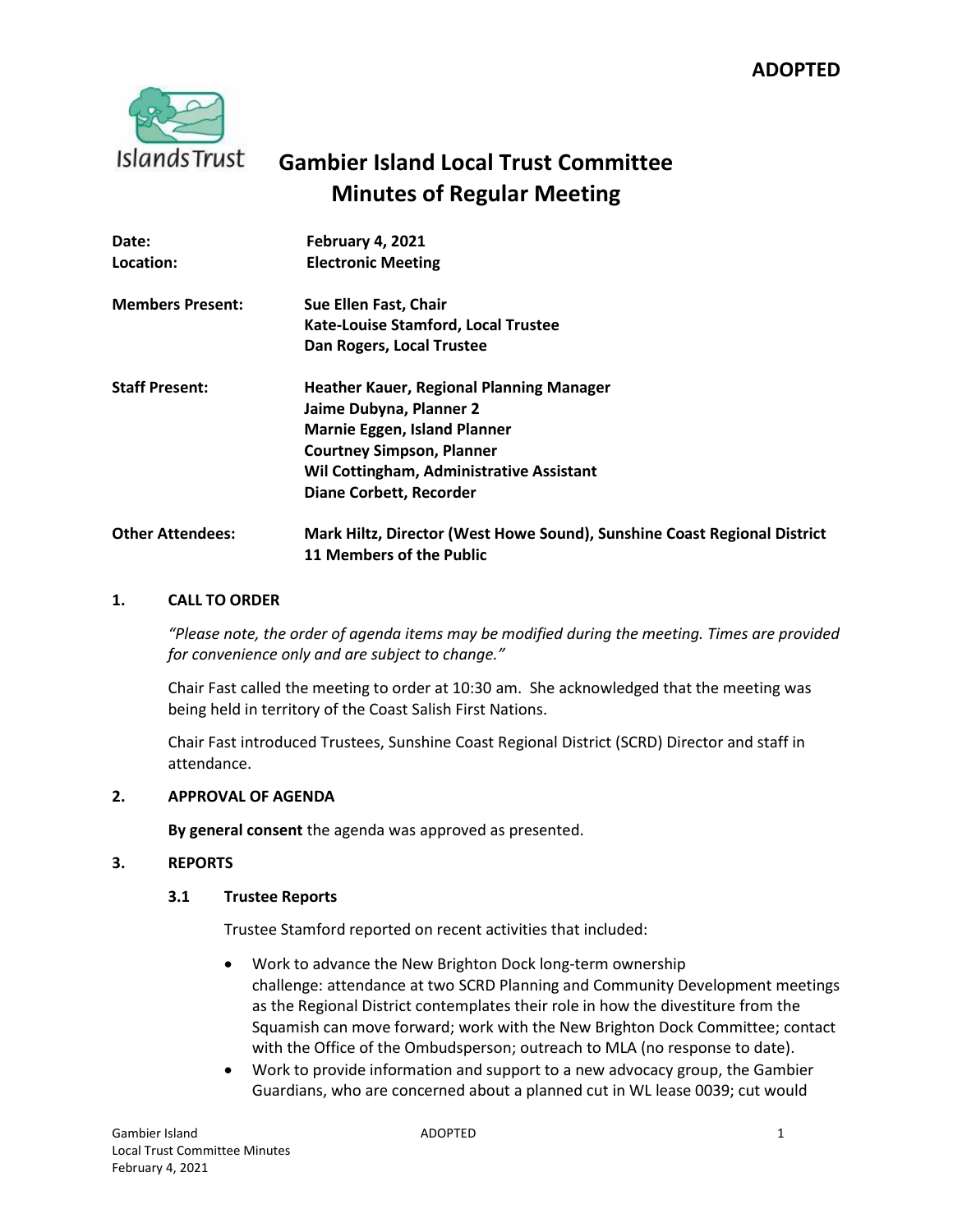cross headwaters of Whispering Creek which supports the West Bay community's drinking water and is a well-known Chum salmon run. Hosted a webinar to give Lease operator a chance to provide information and respond to questions.

- Attended Ocean Watch Action Committee webinar, and provided committee support by creating a survey for communities to determine where they are in the strategic priorities outlined in 2019 and how best to move them forward.
- Attended the DFO glass sponge/Rockfish Conservation Area engagement process.

Trustee Rogers reported on the following items:

- Dedication of Sandy Beach as a nature preserve.
- Participation on the Programs Committee in work pertaining to the Trust Policy Statement. There has been extensive debate within Trust Council regarding the scope of work for the Trust.
- Involvement in working groups regarding climate change, affordable housing and reconciliation.
- Outreach to Keats Island community regarding restarting a conservancy group; several people expressed interest and Marcel Bittel assumed an organizational leadership role. Trustee Rogers can offer the group networking support and a link with other initiatives in the region.

### **3.2 Chair's Report**

Chair Fast reported that Trust Council met December 1 and 2; the information section in this LTC agenda (item 16) highlights some items from the December meeting. Next Trust Council meeting is scheduled for March 9, 10 and 11; as it will be held via Zoom, anyone can join the meeting.

Islands Trust has two surveys open now: policy statement survey closes February 5 and budget input closes February 7.

### **3.3 Electoral Area Director's Report**

Director Hiltz reported on the following items:

- As BC Hydro requires its compound on Gambier to provide its service, an alternate location will be sought for an RCMP vehicle on the Island. The intention would be to provide a higher level of service to Gambier and Howe Sound in general. The detachment commander is on leave; Sergeant Newman is acting commander.
- There is a report on options for the New Brighton dock in the SCRD Planning and Community Development Committee agenda of January 21, 2021. SCRD is keeping an open mind regarding how to provide the service to the community. There is an absence of documentation available on the dock structure. Generally participants in the Ports service (SCRD Areas B, D, E, and F) are all supportive of the SCRD taking on a role.
- February 5 is the last day of round one of the SCRD budget process. Round 2 will be held March 4 and 5, with adoption on March 25. With the recent hiring of a new Communications Manager, there will be proactive reaching out about the budget process, with an intention to engage participants throughout the year.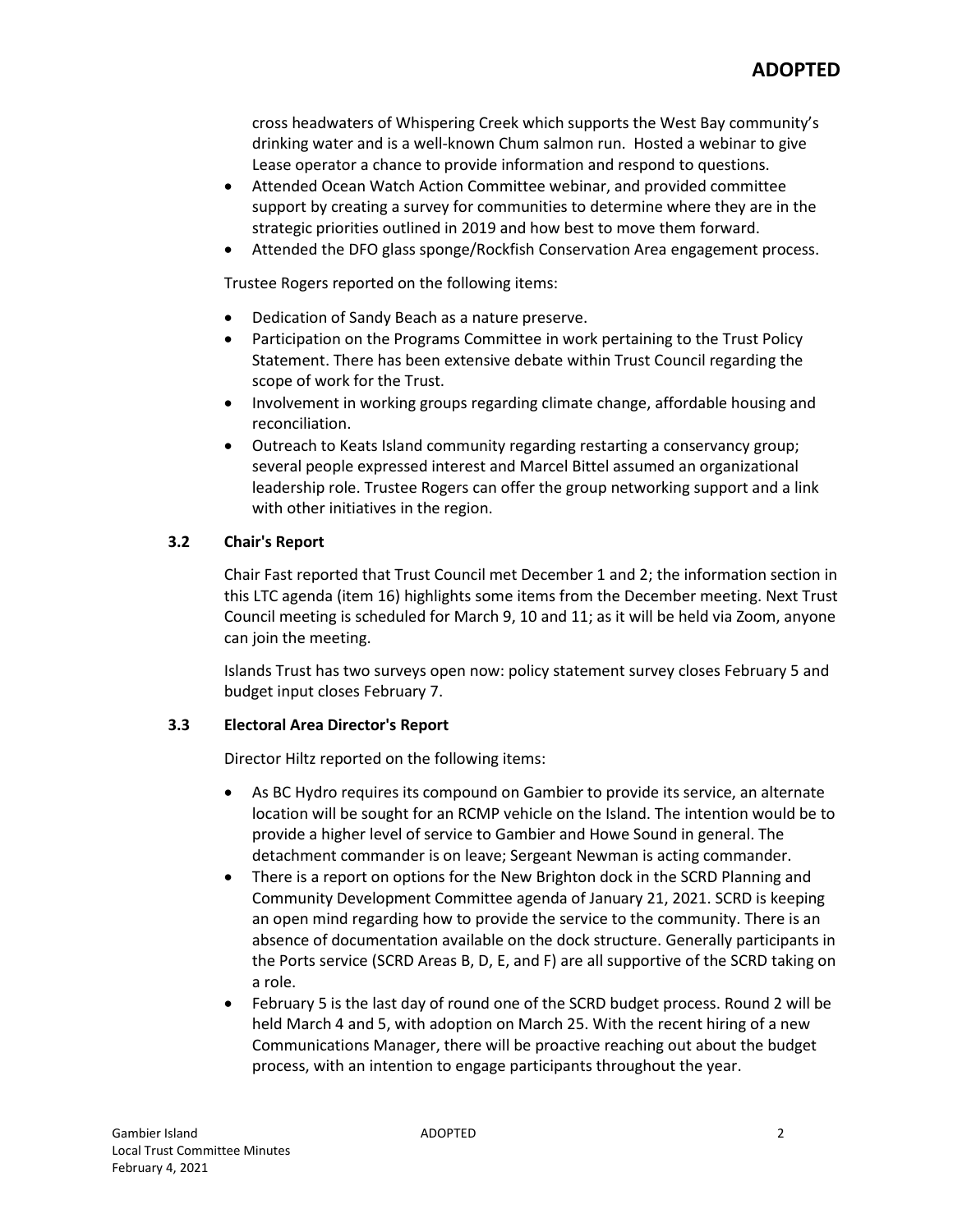Trustee Stamford advised that an alternate spot for an RCMP vehicle may be available at the community centre lot; however, as it is in a riparian area, it is necessary to obtain an environmental report. There is an initiative to look for a grant-in-aid from the SCRD to get the work done.

Director Hiltz left the meeting at 11:09 am.

# **4. DELEGATIONS – none**

### **5. TOWN HALL**

There were no speakers for the town hall segment.

# **6. MINUTES**

# **6.1 Local Trust Committee Meeting dated November 19, 2020**

**By general consent** the Local Trust Committee meeting minutes of November 19, 2020 were adopted.

# **6.2 Board of Variance Hearing Minutes dated November 12, 2020**

The Board of Variance Hearing Minutes dated November 12, 2020 were **r**eceived.

Thanks were extended to the volunteer members of the Gambier Island Board of Variance, whose mandate includes all of Islands Trust's northern islands.

# **6.3 Section 26 Resolutions-Without-Meeting – none**

**6.4 Advisory Planning Commission Minutes – none**

# **7. BUSINESS ARISING FROM MINUTES**

**7.1 Follow-up Action List dated January 27, 2021**

Received.

### **7.2 Letter dated January 25, 2021 to Minister Simons from Chair, Local Trust Committee attached for information**

Received.

# **7.3 Letter dated January 25, 2021 to Jordan Sturdy, Member of Legislative Assembly (MLA) from Chair, Local Trust Committee**

Received.

Chair Fast recessed the meeting at 11:26 am and reconvened the meeting at 11:30 am.

# **8. COMMUNITY INFORMATION MEETING**

# **8.1 Planner Presentation - Bylaw No. 152 (GM-RZ-2019.1)**

(South Keats Investments Ltd. - 255 Esplanade Road, Keats Island)

Planner Simpson explained an application was received to amend the zoning at 255 Esplanade Road on Keats Island, zoned CD1. Three existing docks are owned by a non-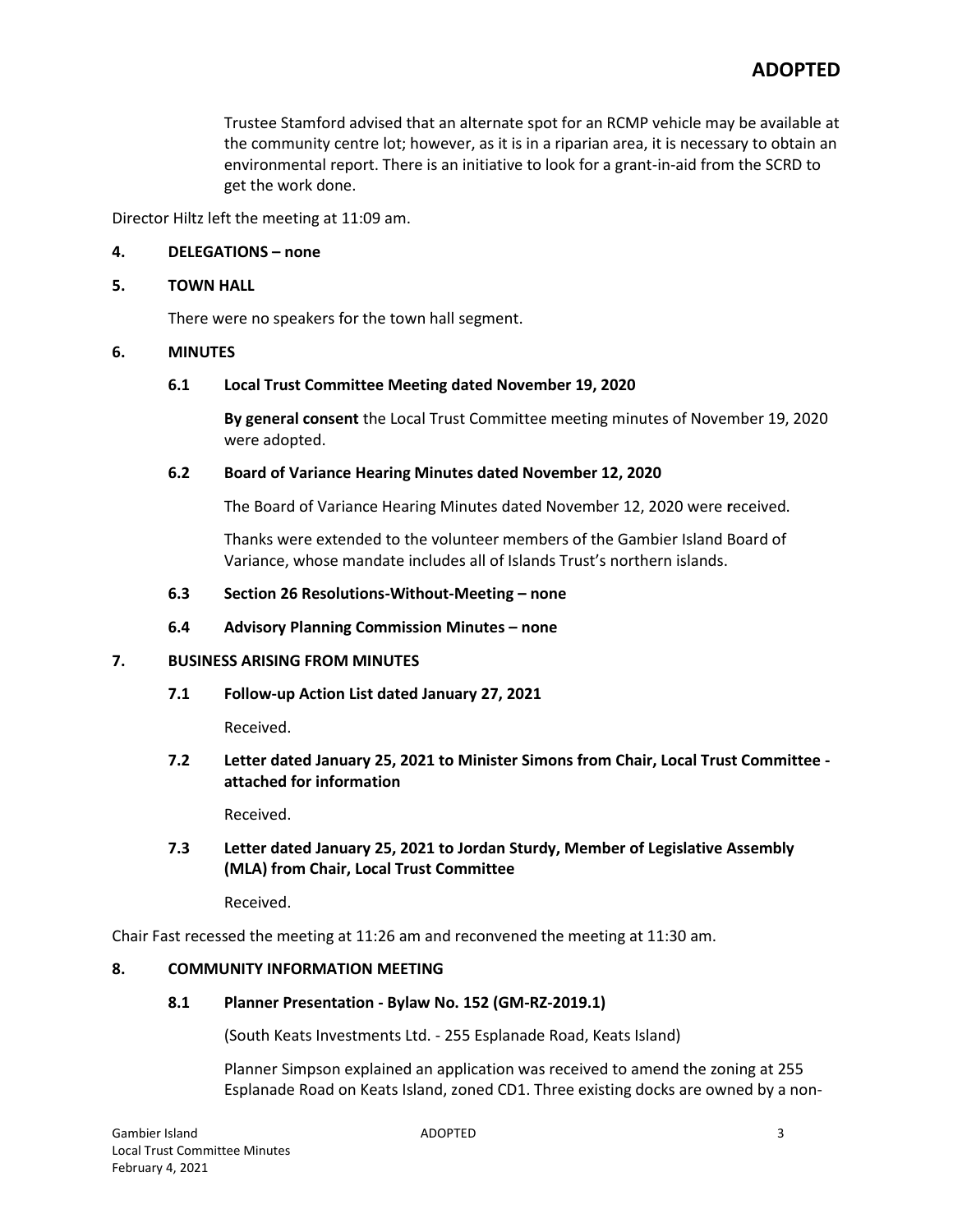profit land holding company to share ownership between families. The upland property has nine dwellings, with six on the waterfront. There is one dock for one home, another for two homes, and the third dock serves as a community dock; they were built in the 1980's. At this time Crown land tenure is required. The tenure application cannot proceed without Islands Trust zoning to allow three docks instead of one.

Proposed bylaw amendment changes would:

- Increase permitted docks from one to three;
- Reduce maximum permitted float area;
- Reduce the maximum ramp width; and
- Remove the requirement for a covenant when there is greater than 65 metres of float area.

All relevant background information is on the Islands Trust application webpage. No referral responses have been received.

The application was received in 2019; it received first reading October 2020, and second reading and referral in November 2020. The community information meeting will be followed by a public hearing, after which the Local Trust Committee (LTC) will consider third reading.

Chair Fast invited questions to the Planner from members of the public. Points from ensuing discussion included:

- Regarding the basis of the sizing of the maximum float area of 120 metres, there currently are 80 square metres of combined float area; applicants indicated a planned expansion up to 120 square metres. The LTC indicated they did not want to remain with the full maximum of 158 square metres and agreed to allow the planned expansion, which is still less than what would be permitted.
- Regarding whether there was any consideration of what was going on with Keats shoreline protection efforts, when the application was received, the LTC wanted to proceed, even though the Shoreline Protection Project was just starting up. There was staff discussion on this, and the application proceeded on its own merits.
- The location of the application is southwest of Eastbourne dock.
- Regarding building materials for the docks, the Province now requires certain best practices, including materials. As part of the rezoning application, Islands Trust required a report that involved inspection of the existing docks. It was determined existing docks and expansion did not pose a threat to the environment; the biologist did not require any specific measures to mitigate. The report is available on the website.

Peter Diemer, one of the owners, clarified that all three of the current docks have plastic foam floatation tanks, completely encapsulated. New floats would be the latest in floatation tank technology.

#### **9. PUBLIC HEARING – Bylaw No. 152**

| 9.1 | <b>Recess for Public Hearing</b> | $11:50$ am |
|-----|----------------------------------|------------|
|     |                                  |            |

**9.2 Recall to Order 12:02 pm**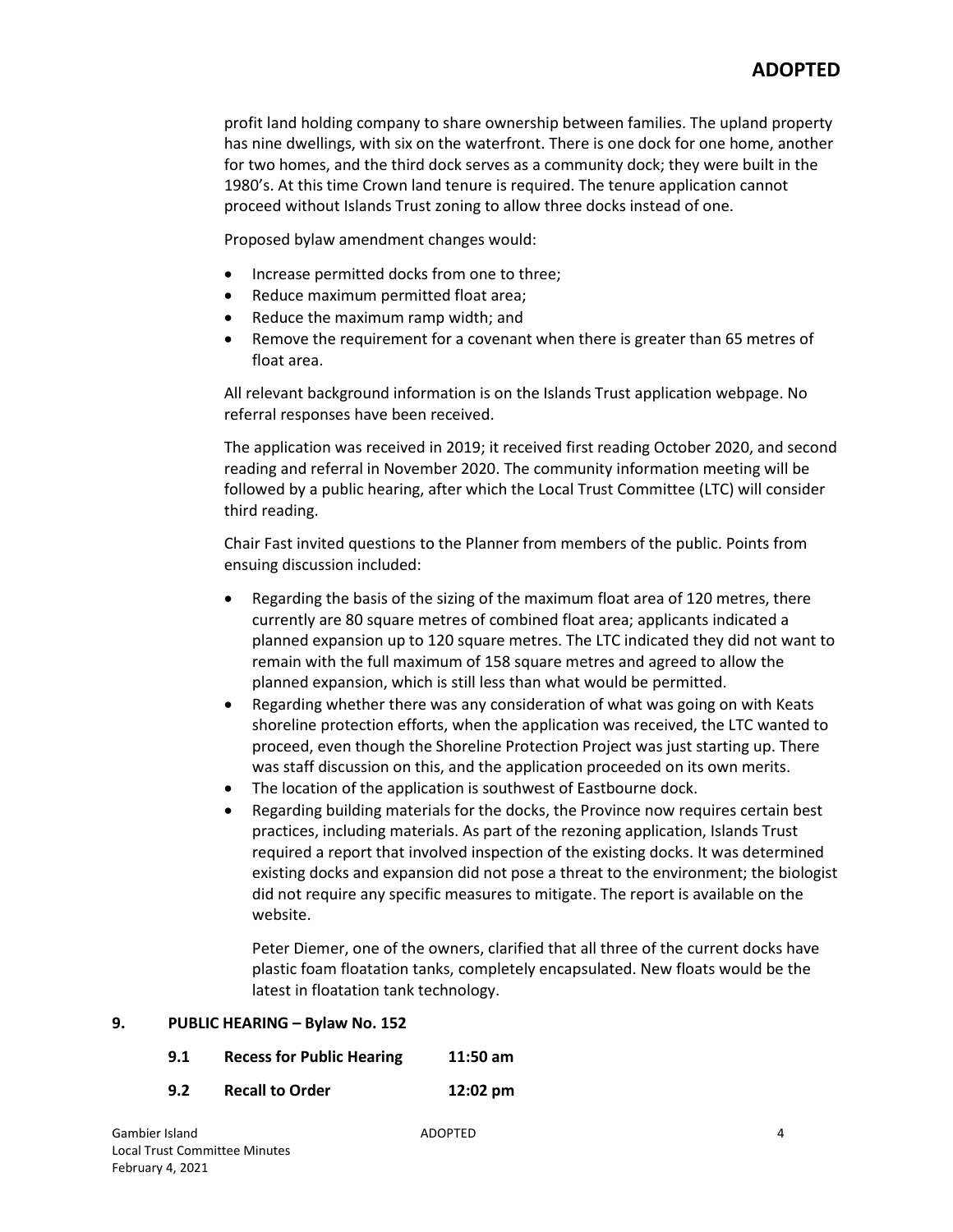#### **10. APPLICATIONS, REFERRALS AND BYLAWS**

### **10.1 Bylaw No. 152 – Consideration of Further Readings**

Trustee Rogers acknowledged the planners' work in moving the application forward, and noted he is a strong proponent of the number of people regularizing their docks. There are a number of docks on Keats not regularized by the Province. He expressed thanks to the applicants for taking the steps to do this. It was helpful to see the environmental assessment done in the areas where these docks are located indicating there would not be a negative impact on the environment.

The trustee indicated satisfaction with the reduced size of the float area and maximum size for individual docks, noting it was a good step towards a movement on Keats shoreline properties to reduce the impact of foreshore docks. The applicant had been responsive to all the requests of the Local Trust Committee.

Trustee Stamford noted this is a way of identifying a specific solution for a situation, and that a lot of work had been done on the application. It works for the community.

#### **GM-2021-001**

### **It was MOVED and SECONDED**

that Gambier Island Local Trust Committee Bylaw No. 152, cited as "Keats Island Land Use Bylaw, 2002, Amendment No. 1, 2020", be read a third time.

#### **CARRIED**

#### **GM-2021-002**

### **It was MOVED and SECONDED**

that Gambier Island Local Trust Committee Bylaw No. 152, cited as Keats Island Land Use Bylaw, 2002, Amendment No. 1, 2020", be forwarded to the Secretary of the Islands Trust for approval by the Executive Committee.

### **CARRIED**

On behalf of the group of applicant owners, Harold Copping remarked that he admired and appreciated the work that had been done, and that the Local Trust Committee had been fair. He expressed thanks on behalf of the group.

Chair Fast recessed the meeting at 12:12 pm, and reconvened the meeting at 12:40 pm.

**10.2 GM-RZ-2020.1** (Torgerson, 1040 Taki-Te-Si Road, Gambier Island)

Regional Planning Manager (RPM) Kauer reviewed the staff report on an application proposing a bylaw text amendment to allow three dwellings on a lot currently zoned Settlement Residential (SR) in the Gambier Island Land Use Bylaw No. 86, 2004 (LUB). The intention of the application is to replace one dwelling on the waterfront with another larger building. If the building were removed, it would lose legally nonconforming status (if such were the case). Currently no zone on Gambier permits three dwellings on a lot; a new site-specific comprehensive development zone would need to be adopted, and the OCP amended. Should the LTC be amenable in principle to consider a zone allowing three dwellings on the lot, further information would be required from the applicant to develop that zone.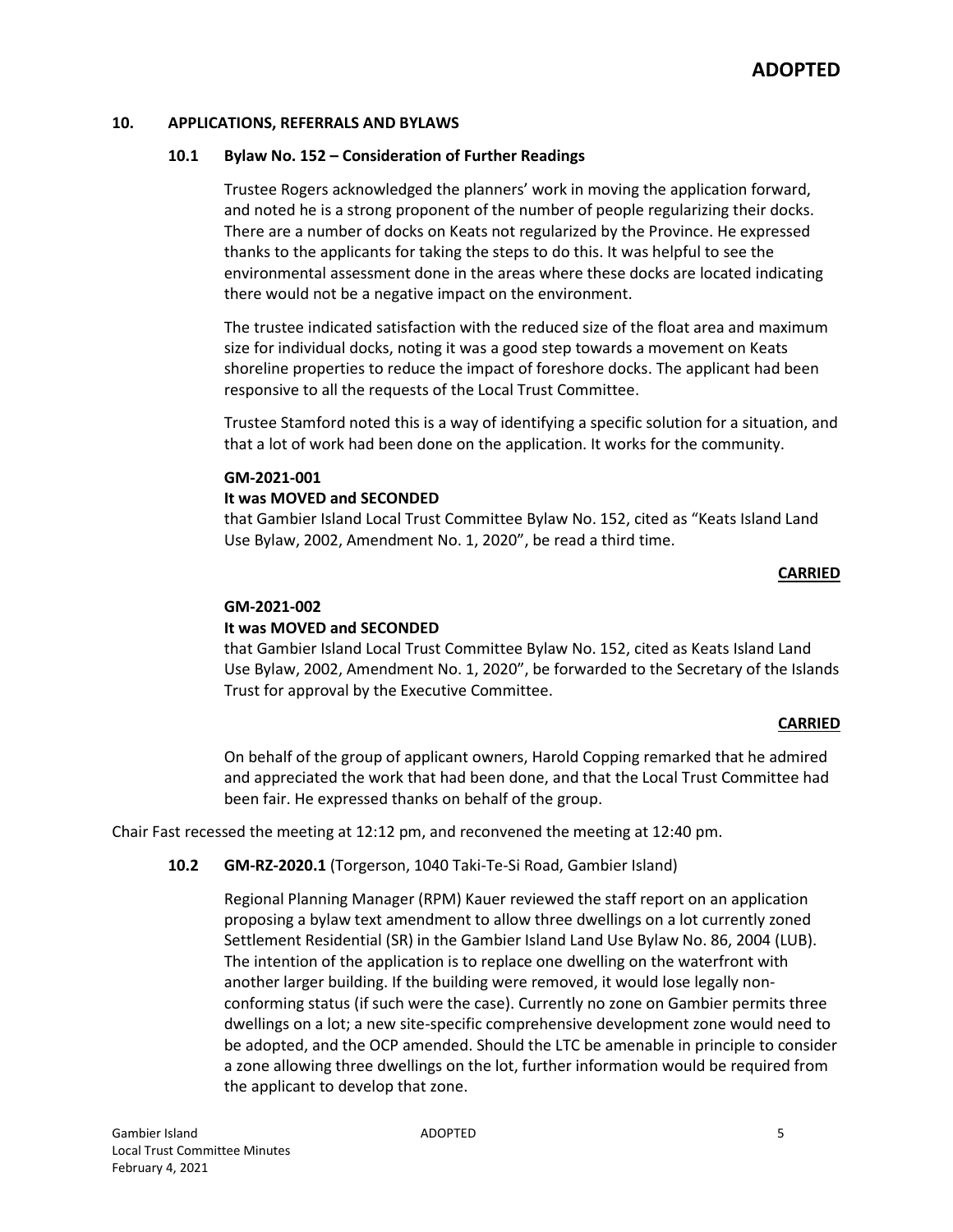Discussion ensued and included the following points:

- Concern that the applicants do not know what they are getting into (the regulatory process).
- Concern that if the lot were rezoned it would take into consideration the rights of property owners nearby.
- Concern about setting a precedent regarding density and numbers of dwellings per lot on Gambier.
- Would there be space to build on the top of the lot rather than the waterfront? Concern about the location of the building near the waterfront.
- It appeared there had been changes, renovations or expansions to the original dwellings.
- None of the existing zoning contemplates the kind of density being requested.
- Need more information.
- No interest in making this increase of density available over a wide area; only interested in this being a one-off, not other owners wanting multiple dwelling properties.
- Concern about making an exception for one party. The concept of "distributive footprint", where rather than having a maximum square footage for one house could permit three houses with the same square footage, would require larger community consultations, and would require rezoning to apply more widely.
- Concern with all the development so close to the foreshore. Focus on alternatives that pull away from the shoreline.
- Do not want to encourage density in residential areas.
- Concern about the efficiency of work that staff are being asked to do, and fairness across the whole island. Do not want this project to consume a lot of staff time.
- If there is going to be a special increased density, there should be a benefit for the Trust, like a conservation covenant on the property, docks legalized, removal of structures in setbacks, etc.

Kim Torgerson and Susan Hildebrand spoke to the application. The following points were made:

- Cabins on the property were built in the early 1940's. The cabin on the waterfront is dilapidated and needs to be replaced. It has no bathroom, laundry or shower. There is a desire to improve the living area there for the sake of the elder family members.
- A letter of support for the project was received from the neighbor to the south.
- A modular home would be brought in by barge with crane.
- Want to do an environmentally friendly upgraded sewage system.
- Want to stay within the guidelines.

### **GM-2021-003**

### **It was MOVED and SECONDED**

that the Gambier Island Local Trust Committee defer a decision on GM-RZ-2020.1 and request staff to explore with the applicant what net benefits regarding ecosystem protection could be provided in the application specifically related to setbacks from the sea and ecosystem protection.

#### **CARRIED**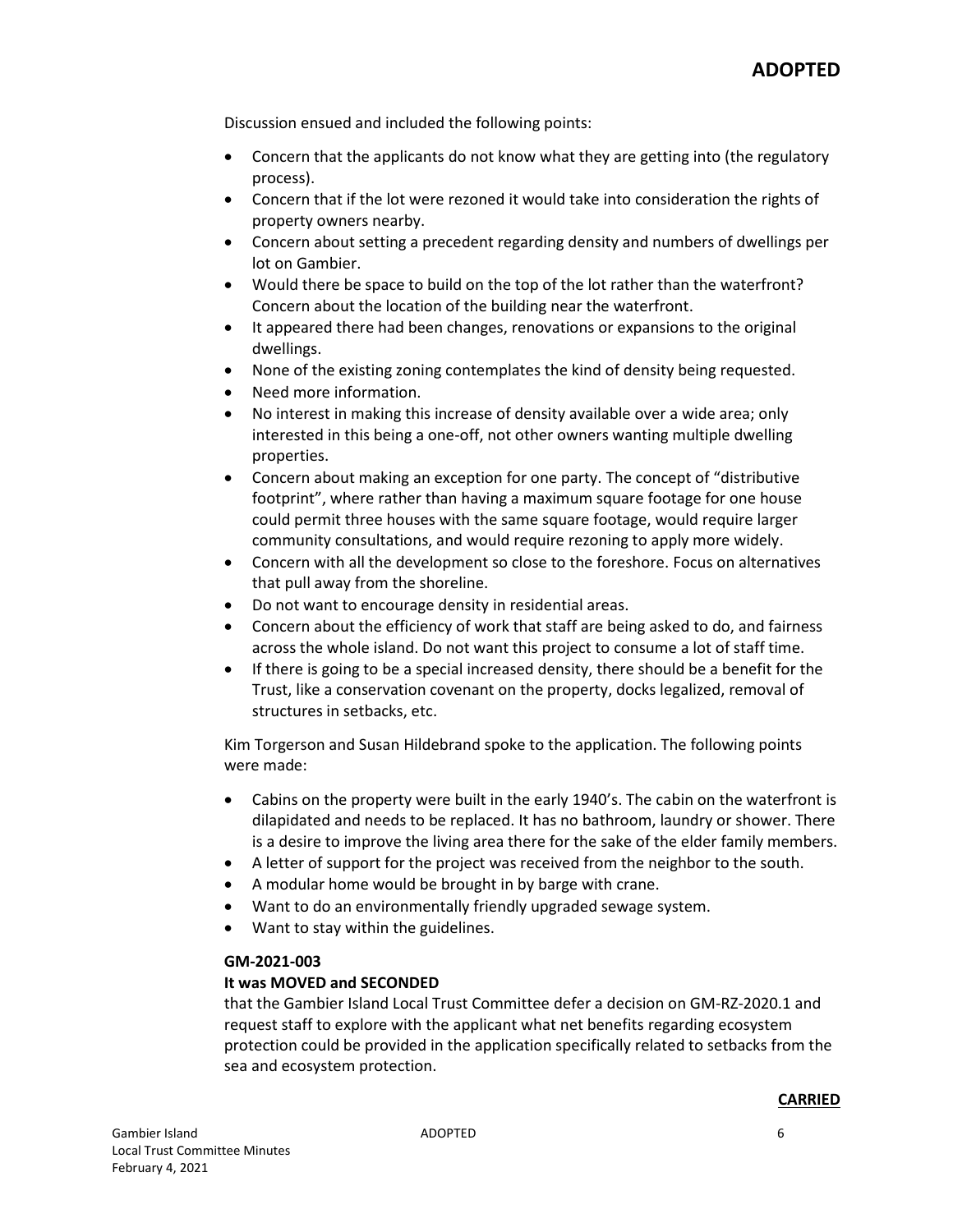# **11. LOCAL TRUST COMMITTEE PROJECTS**

### **11.1 Keats Shoreline Protection Project**

Planner Dubyna reviewed the staff report presenting draft bylaw language to amend the Keats Island OCP Bylaw No. 77 (OCP) and Keats Island Land Used Bylaw No. 78 (LUB), as part of the Keats Island Shoreline Protection Project Phase Three. Included were draft bylaw language for a Development Permit Area (DPA) for marine shoreline protection and protection of development from hazardous conditions, and potential amendments to marine structure regulations.

The planner responded to trustee inquiries and comments regarding: the content and implications of the proposed DPA; marine conservation areas; and areas of hazardous slopes. Discussion ensued. The planner noted this is draft bylaw language subject to change. There will be future opportunities for suggestions for the bylaw language.

Members of the public offered questions and comments.

### **GM-2021-004**

# **It was MOVED and SECONDED**

that the Gambier Island Local Trust Committee direct staff to prepare a draft bylaw to amend Keats Island Official Community Plan Bylaw, 2002, consistent with draft bylaw language presented in Attachment 2 of the Staff Report dated February 4, 2021, with the addition of a Hazardous DPA in relation to three areas identified in the Local Trust Committee meeting of February 4, 2021.

### **CARRIED**

### **GM-2021-005**

# **It was MOVED and SECONDED**

that the Gambier Island Local Trust Committee direct staff to prepare a draft bylaw to amend Keats Island Land Use Bylaw, 2002, consistent with draft bylaw language presented in Attachment 2 and Attachment 3 of the Staff Report dated February 4, 2021, and consistent with the Official Community Plan language and with the removal of any change to the M4 zone.

### **CARRIED**

### **GM-2021-006**

### **It was MOVED and SECONDED**

that the Gambier Island Local Trust Committee direct staff to proceed with early referrals to First Nations under the advice of the Islands Trust Senior Intergovernmental Policy Advisor.

### **CARRIED**

# **11.2 Gambier Island Official Community Plan (OCP) Project**

Island Planner Eggen gave a summary of the staff report that identified preliminary objectives and scoping options for the Gambier Island Official Community Plan Review Project, and requested direction from the LTC on a preferred approach. Discussion ensued, with a focus on Table 1 on page 4 of the staff report.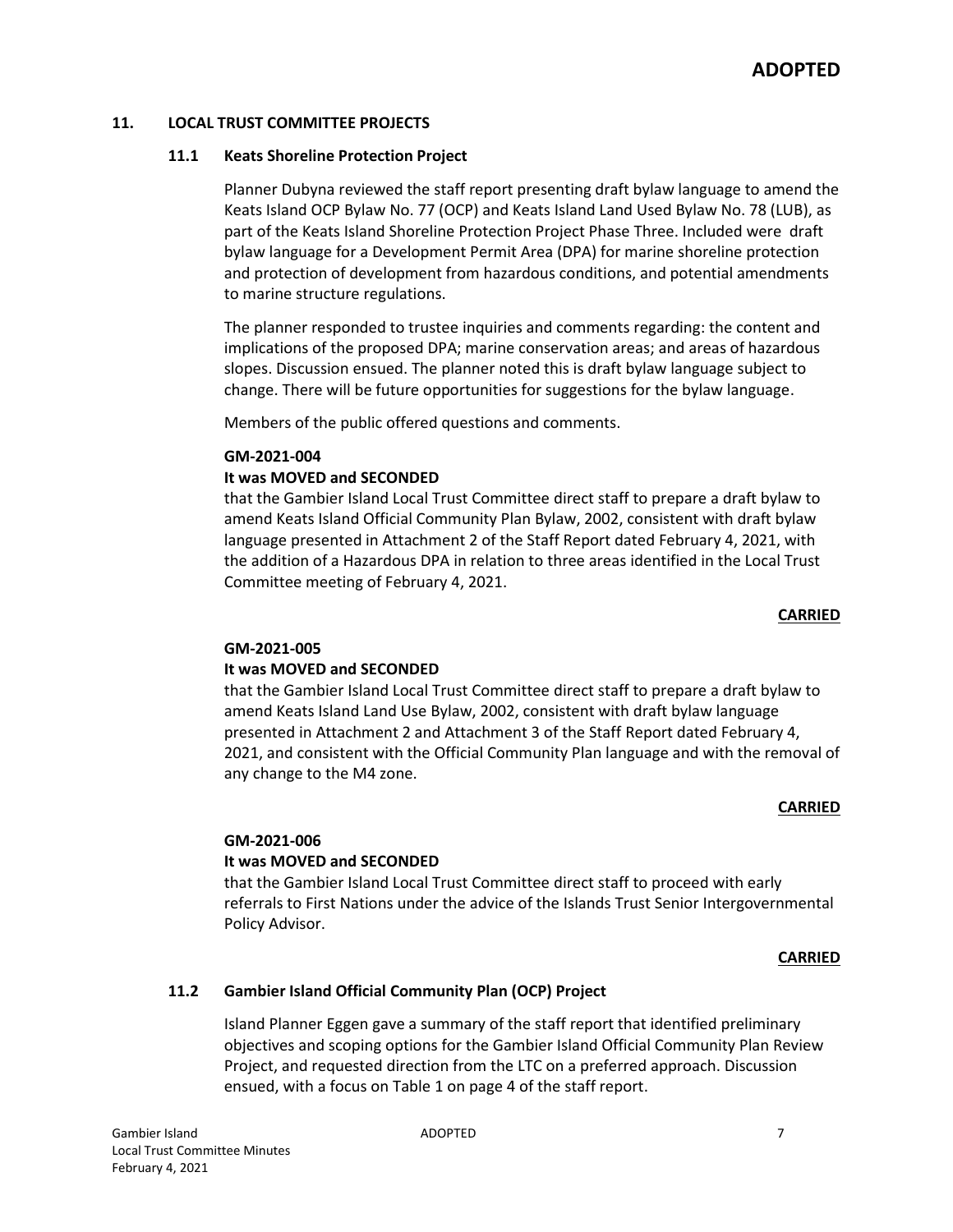# **GM-2021-007**

### **It was MOVED and SECONDED**

that the Gambier Island Local Trust Committee request staff to amend the Gambier Island Official Community Plan to reflect a semi-comprehensive OCP review that includes: forest protection and conservation of the Douglas Fir Zone and Associated Ecosystems; protection of archaeological and cultural sites; and shoreline protection and marine designations.

### **CARRIED**

#### **GM-2021-008**

### **It was MOVED and SECONDED**

that the Gambier Island Local Trust Committee ask staff to bring a revised Project Charter with budgets and timelines to a future Local Trust Committee meeting.

#### **CARRIED**

# **12. CORRESPONDENCE**

*(Correspondence received concerning current applications or projects is posted to the LTC webpage)*

### **13. NEW BUSINESS**

### **13.1 Climate Change Mitigation and Adaptation – none**

### **13.2 Forest Conservation Outreach Briefing**

Received.

### **13.3 Telus – Communication Installation at Gambier Harbour**

Trustees and staff discussed a Telus communication installation at Gambier Harbour. The public had raised issues about the location of two poles in the middle of the view corridor and regarding radio waves and lack of engagement with the community. Staff noted the LTC did adopt the model study referred by Telus in July 2019. Trustee Rogers will send the related Islands Trust policy to Trustee Stamford who will send it to Telus.

### **13.4 Ocean Watch Action Committee**

Trustee Stamford provided an update on actions of the Ocean Watch Action Committee. The group has been working to determine ways of encouraging local governments and regulatory governments to follow through on strategies out in the Ocean Watch Strategic Plan. Trustee Stamford plans to develop a survey for communities to fill out to look at how they are following on the strategies.

### **14. REPORTS**

### **14.1 Trust Conservancy Report dated November 24, 2020**

The Islands Trust Conservancy (ITC) Report of November 24, 2020 was received.

Trustee Stamford provided updates on more recent ITC developments. There had been a lot of activity through the Natural Area Protection Tax Exemption Program (NAPTEP), mainly on Salt Spring Island. Regarding the Species at Risk protection initiative, the ITC is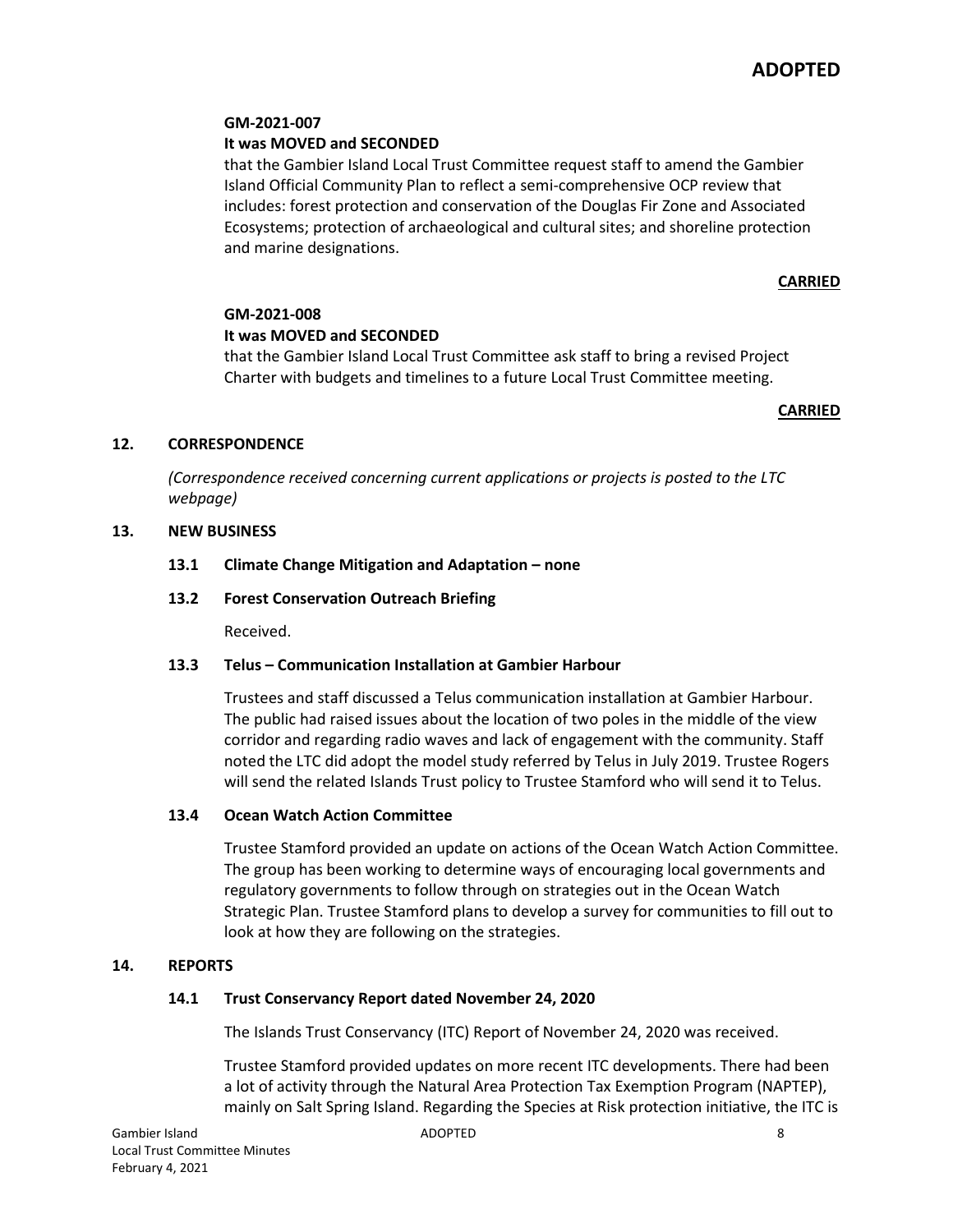still in the process of classifying the coordinator position with the Provincial Ministry and working on the job description, and hopes to get a support person in place by summer to get some projects moving.

Trustee Rogers noted the dedication of Sandy Beach Nature Preserve was an opportunity for people to understand the history of the Coast Salish peoples in this area.

Trustee Stamford remarked that Sandy Beach would set a precedent on how the ITC moves forward on management plans. The ITC does not want to promote the area as a recreation destination.

Regarding how ITC can support local island conservation groups, Trustee Stamford explained that ITC staff could provide basic support for projects too big for volunteers to take on regarding fundraising and getting information out to the community. There is an ITC opportunity fund that local conservancies have access to each year.

#### **14.2 Applications Report dated January 27, 2021**

The Applications Report dated January 27, 2021, missing from the agenda package, was sent by email to trustees, and was displayed via Zoom at 3:24 pm.

Trustee Rogers noted that GM-DVP-2002.1 may be redundant, and suggested it should be removed from applications list. Planner Dubyna will follow up.

### **14.3 Trustee and Local Expense Report dated October, 2020**

Received.

### **14.4 Adopted Policies and Standing Resolutions**

Received.

- **14.5 First Nations Activities – none**
- **14.6 Local Trust Committee Webpage – none**

#### **15. WORK PROGRAM**

**15.1 Top Priorities Report dated January 27, 2021**

Received.

**15.2 Projects List Report dated January 27, 2021**

Received.

### **16. INFORMATION ITEMS**

- **16.1 Trust Council Decision Highlights – December 1-3, 2020**
- **16.2 Letter dated November 30, 2020 from Chair Luckham to Premier and Ministers regarding Development of BC Coastal Strategy and Law**
- **16.3 Letter dated November 30, 2020 from Chair Luckham to The Honourable Josie Osborne, Minister of Municipal Affairs regarding request to Enhance Islands Trust's Jurisdiction Over Tree Cutting**